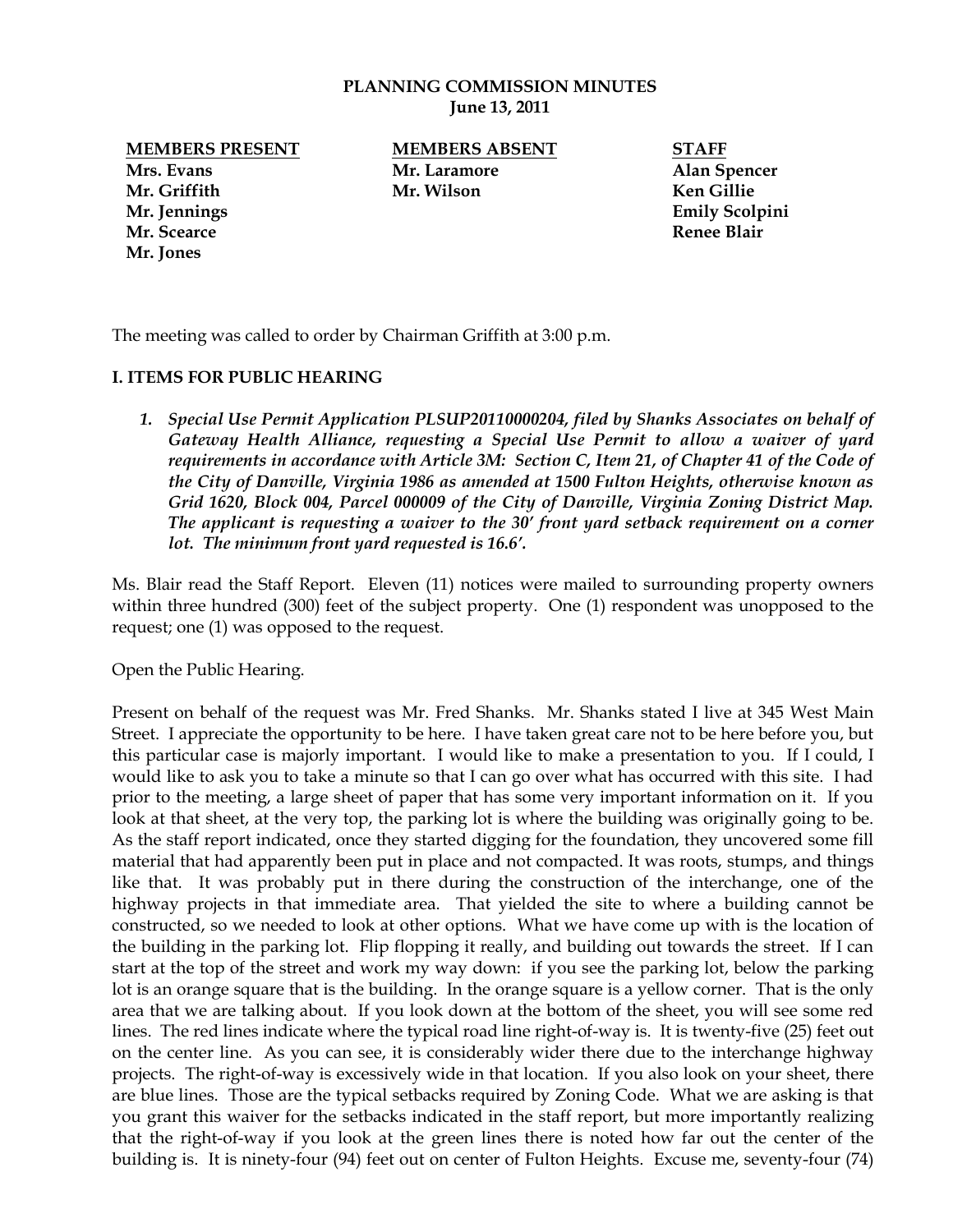feet out on center of Fulton Heights. It is ninety-four (94) feet out on the center of the lower road. I cannot remember the name of the road.

Ms. Blair stated Woodcrest.

Mr. Shanks stated the Zoning Code is not being harmed in this particular request, because those excessive right-of-ways are already in place. I am hoping that you will carefully consider this and recommend approval to City Council. At this time I will be glad to answer any questions.

Mr. Jennings asked is this due to the traffic flowing in front of the buildings?

Mr. Shanks responded the parking lot entrance is exactly where we originally proposed because of where the building is located. We have changed the internal traffic flow inside the site, but it does not impact the streets from what we originally proposed. If you will recall, Woodcrest Heights is a dead end street.

Mr. Griffith stated Fulton Heights.

Mr. Shanks stated yes, Fulton Heights. All traffic leaving the site would be going away from the two (2) residential sections.

Mr. Griffith asked present time, the way it is set up right now where you have a proposed parking lot, you enter from either street. Will that continue?

Mr. Shanks responded by Zoning Code, we could have put proposed entrances on both Fulton Heights and Woodcrest; however due to site constraints we just proposed one (1) entrance.

Mr. Griffith stated I was out there this morning looking at it, and you could enter from either side. I did not know if that would continue to be the case.

Mr. Shanks stated in this particular case it would be just off of Fulton Heights.

Mr. Jennings sated the only problem is that you do not have the required frontage.

Mr. Shanks stated the only problem is each of the right-of-way lines. We are supposed to have thirty (30) feet of setback from Fulton Heights and twenty (20) feet off of Woodcrest. We have got nineteen and a half (19 ½) off of Woodcrest. It is way off of the road already. Then we have sixteen point six (16.6) off of Fulton Heights.

Mr. Griffith stated the only way it would be any closer is if the Highway Department came in and decided to widen one (1) of those streets and make it eighty (80) feet wide or something.

Mr. Shanks stated which is not going to happen because it is residential use. Even if it were to go Commercial use down the road in the future your road could not be more than thirty-five (35) feet wide.

Mr. Jones asked with this fill material, will there be any trouble putting the parking lot there?

Mr. Shanks responded without handling the building weight, they believe the compaction would be sufficient for parking and traffic flow. What we are talking about is basically car traffic.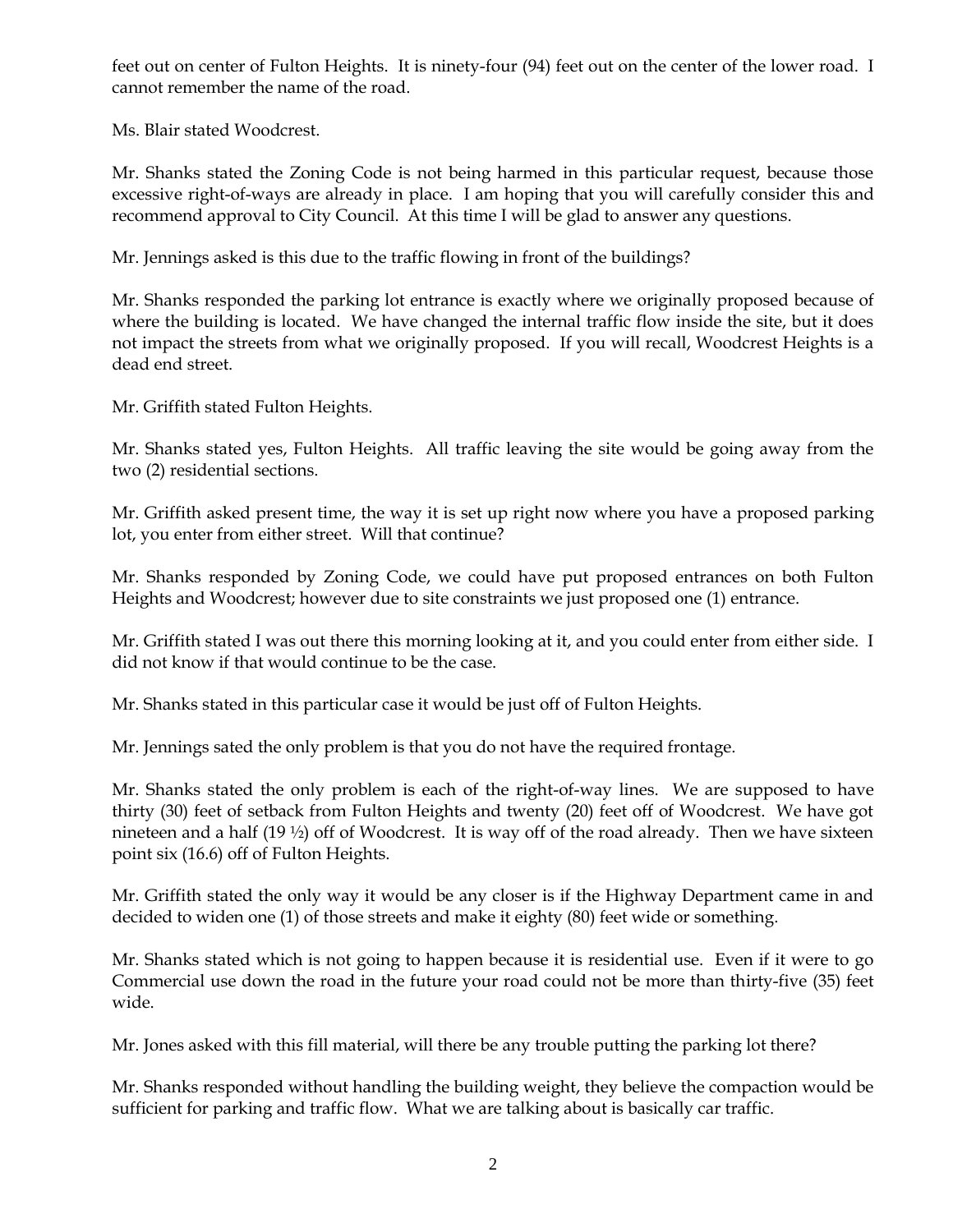Close the Public Hearing.

Mr. Griffith stated there was one (1) person who was opposed. They did not offer any comments, but there was one (1) respondent who was opposed. I was looking at the map and I could not quite tell. Is that person a resident or is that person just an owner of a piece of vacant property? It appears to me in just looking at the map that it might have been.

Ms. Blair responded it is a vacant lot.

Mr. Griffith stated the owner of a vacant lot.

Mrs. Evans asked one of the handicap parking spaces was placed beside the handicap spot is into the setback, is that ok?

Mr. Gillie responded they can adjust the parking space over so that it is outside of that area.

Mrs. Evans asked is that ok, to adjust the parking?

Mr. Shanks stated correct me if I am wrong. I thought the parking spaces had to be five (5) feet off of the property line.

Mr. Gillie stated they do. I am not sure what she is looking at verses what I have got.

Mrs. Evans stated I am just looking from the blue line.

Mr. Gillie stated I do not have a blue line drawing. I am sorry.

Mr. Shanks stated the blue line is the thirty (30) foot setback from Fulton Heights.

Mr. Gillie stated based on the way the site is, we do not have any issues making the parking and everything else works. It was the building itself that was the concern and that is why they are here. We can make anything else fit. There is plenty of space. We can adjust accordingly.

**Mr. Scearce made a motion to recommend approval of Special Use Permit Application PLSUP2011000204 with staff conditions. Mr. Jones seconded the motion. The motion was approved by a 5-0 vote.** 

## **II. ITEMS NOT FOR PUBLIC HEARING**

*1. Review of Final Plat for AMERITECH.*

Mr. Griffith read the staff report.

**Mr. Jones made a motion to recommend approval. Mr. Jennings seconded the motion. The motion was approved by a 5-0 vote.**

## **III. MINUTES**

**Mr. Scearce made a motion to approve the minutes from the May 9, 2011 meeting. Mrs. Evans seconded the motion. The minutes were approved by a 5-0 vote.**